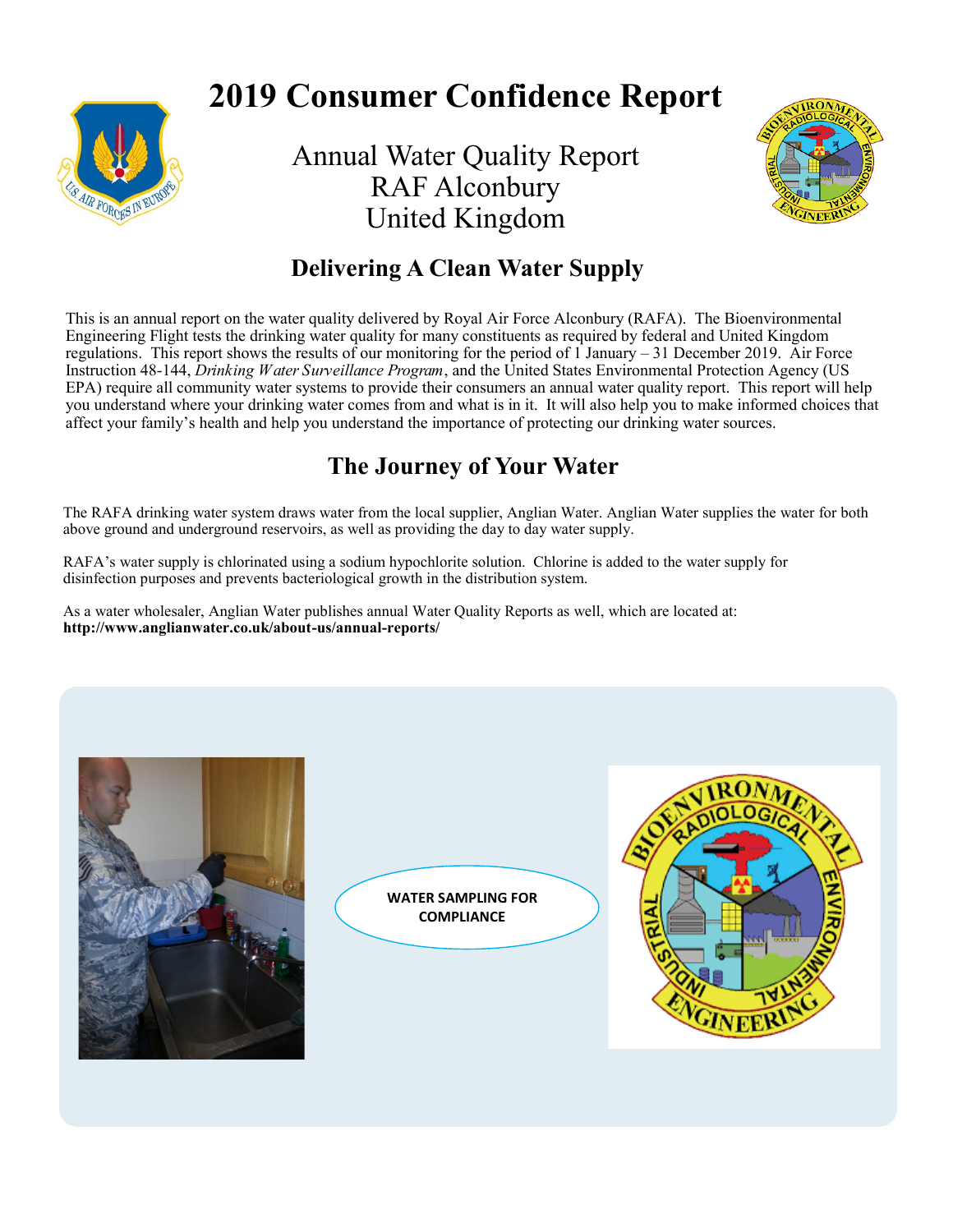# **Sources of Drinking Water**

Drinking water, including bottled water, may reasonably be expected to contain at least small amounts of some contaminants. The presence of contaminants does not necessarily indicate that the water poses a health risk. More info about contaminants and potential health effects can be obtained from the USEPA's Safe Drinking Water Information website at **https://www.epa.gov/ground-water-and-drinking-water/safe-drinking-waterinformation.** 

The sources of drinking water (both tap water and bottled water) include rivers, lakes, streams, ponds, reservoirs, springs, and wells. As water travels over the surface of the land or through the ground, it dissolves naturally-occurring minerals and, in some cases, radioactive material, and can pick up substances resulting from the presence of animals or from human activity.

Contaminants that may be present in source water include:

- *Microbial contaminants,* such as viruses and bacteria, that may come from sewage treatment plants, septic systems, agricultural livestock operations, and wildlife.
- *Inorganic contaminants*, such as salts and metals, which can be naturally-occurring or resulting from urban storm water runoff, industrial or domestic wastewater discharges, oil and gas production, mining, or farming.
- *Pesticides and herbicides* that may come from a variety of sources such as agriculture, urban storm water runoff, and septic systems.
- *Organic chemical contaminants,* including synthetic and volatile organic chemicals that are byproducts of industrial processes and petroleum production, and can also come from gas stations, urban storm water runoff, and septic systems.
- *Radioactive contaminants,* which can be naturally occurring or resulting from oil and gas production and mining activities.

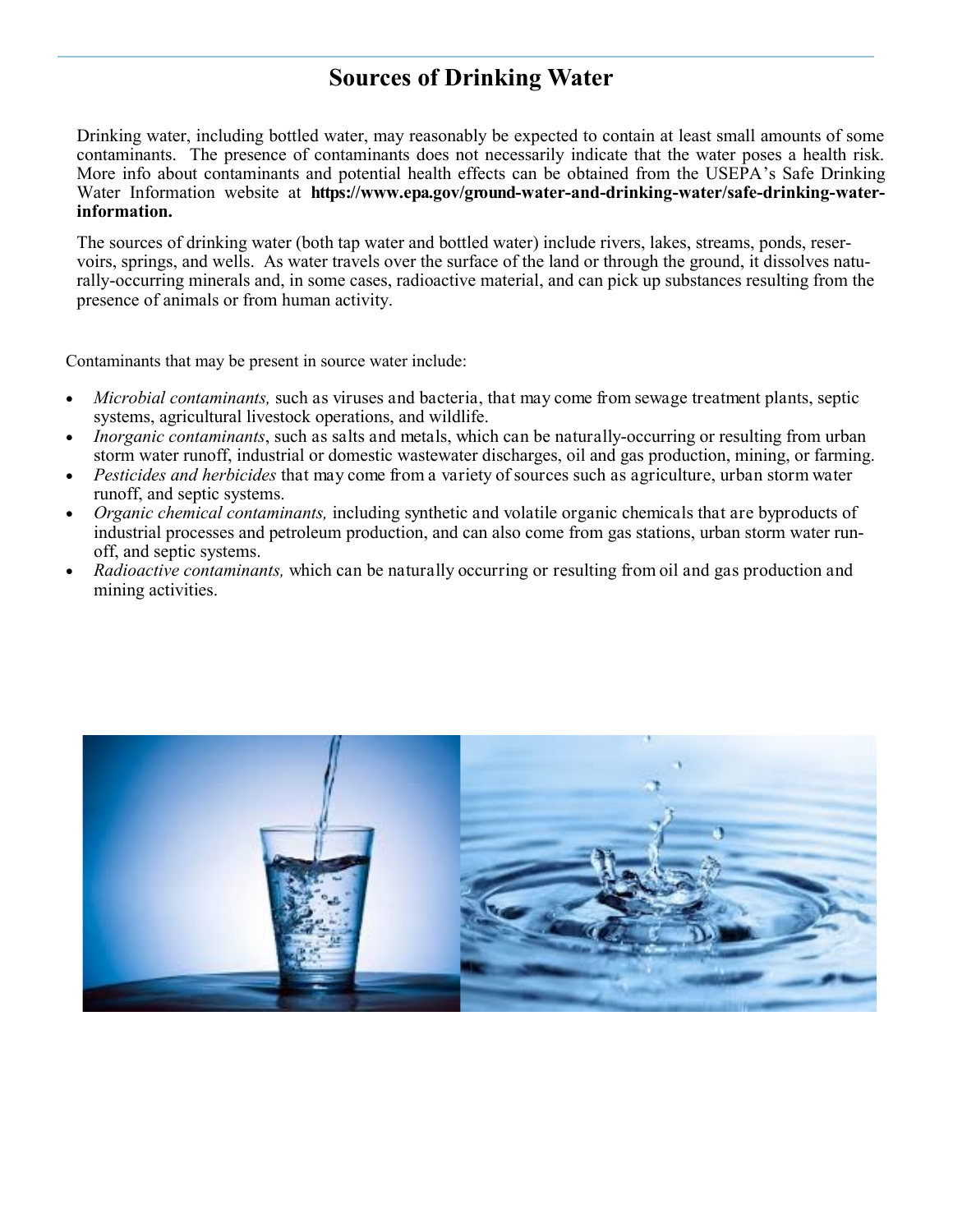## **Water Monitoring Results Summary**

*In order to ensure that tap water is safe to drink, the U.S. Environmental Protection Agency (USEPA) and the Final Governing Standard for United Kingdom (FGS-UK) prescribe regulations that limit the amount of certain contaminants in water provided by public water systems. Department regulations also establish limits for contaminants in bottled water that provide the same protection for public health.*

**Tables 1 – 7 list all of the primary drinking water standard contaminants that were detected during the most recent sampling for the constituent.** The presence of these contaminants in the water does not necessarily indicate that the water poses a health risk. The FGS-UK requires us to monitor certain contaminants less than once per year because the concentrations of these contaminants are not expected to vary significantly from year to year. Some of the data, though representative of the water quality, is more than one-year old. **NOTE: Terms and abbreviations used in this report are located on the final page of this report.**

| TABLE 1                                  |                                    |                                                                                                                                          |                      |                                         |  |  |  |  |  |
|------------------------------------------|------------------------------------|------------------------------------------------------------------------------------------------------------------------------------------|----------------------|-----------------------------------------|--|--|--|--|--|
|                                          | DETECTION OF COLIFORM BACTERIA     |                                                                                                                                          |                      |                                         |  |  |  |  |  |
|                                          |                                    | $1$ JAN $-$ 31 DEC 2019                                                                                                                  |                      |                                         |  |  |  |  |  |
| Parameter and<br><b>Units of Measure</b> | <b>Highest No.</b><br>of Detection | MCL                                                                                                                                      | <b>PHG</b><br>(MCLG) | <b>Typical source of Bacteria</b>       |  |  |  |  |  |
| Coliform, Total                          | $\theta$                           | No more than 1 positive monthly<br>sample                                                                                                | 0                    | Naturally present in the<br>environment |  |  |  |  |  |
| Coliform, Fecal or<br>E.coli             | $\theta$                           | A routine sample and a repeat sam-<br>ple are total coliform positive, and<br>one of these is also fecal coliform or<br>E. coli positive | 0                    | Human and animal fecal waste            |  |  |  |  |  |

| TABLE 2<br>LEAD AND COPPER<br>AUGUST 2017<br>(LEAD AND COPPER SAMPLING REQUIRED EVERY 3 YEARS) |                                                                                                                                                                                              |         |          |      |          |                                                                                                                                             |  |
|------------------------------------------------------------------------------------------------|----------------------------------------------------------------------------------------------------------------------------------------------------------------------------------------------|---------|----------|------|----------|---------------------------------------------------------------------------------------------------------------------------------------------|--|
| Parameter and<br><b>Units of Meas-</b><br>ure                                                  | $90^{th}\%$<br><b>Sites</b><br><b>PHG</b><br><b>Samples</b><br><b>MCL</b><br><b>Exceeding</b><br><b>Typical source of Contaminant</b><br>Level<br>(MCLG)<br><b>Collected</b><br>Found<br>MCL |         |          |      |          |                                                                                                                                             |  |
| Lead $(mg/L)$                                                                                  | 26                                                                                                                                                                                           | 0.00053 | $\theta$ | 0.01 | $\theta$ | Internal corrosion of household water<br>plumbing systems; discharges from indus-<br>trial manufacturers; erosion of natural de-<br>posits. |  |
| Copper $(mg/L)$                                                                                | 26                                                                                                                                                                                           | 0.33    | $\Omega$ | 1.3  | 1.3      | Internal corrosion of household water<br>plumbing systems; discharges from indus-<br>trial manufacturers; erosion of natural de-<br>posits. |  |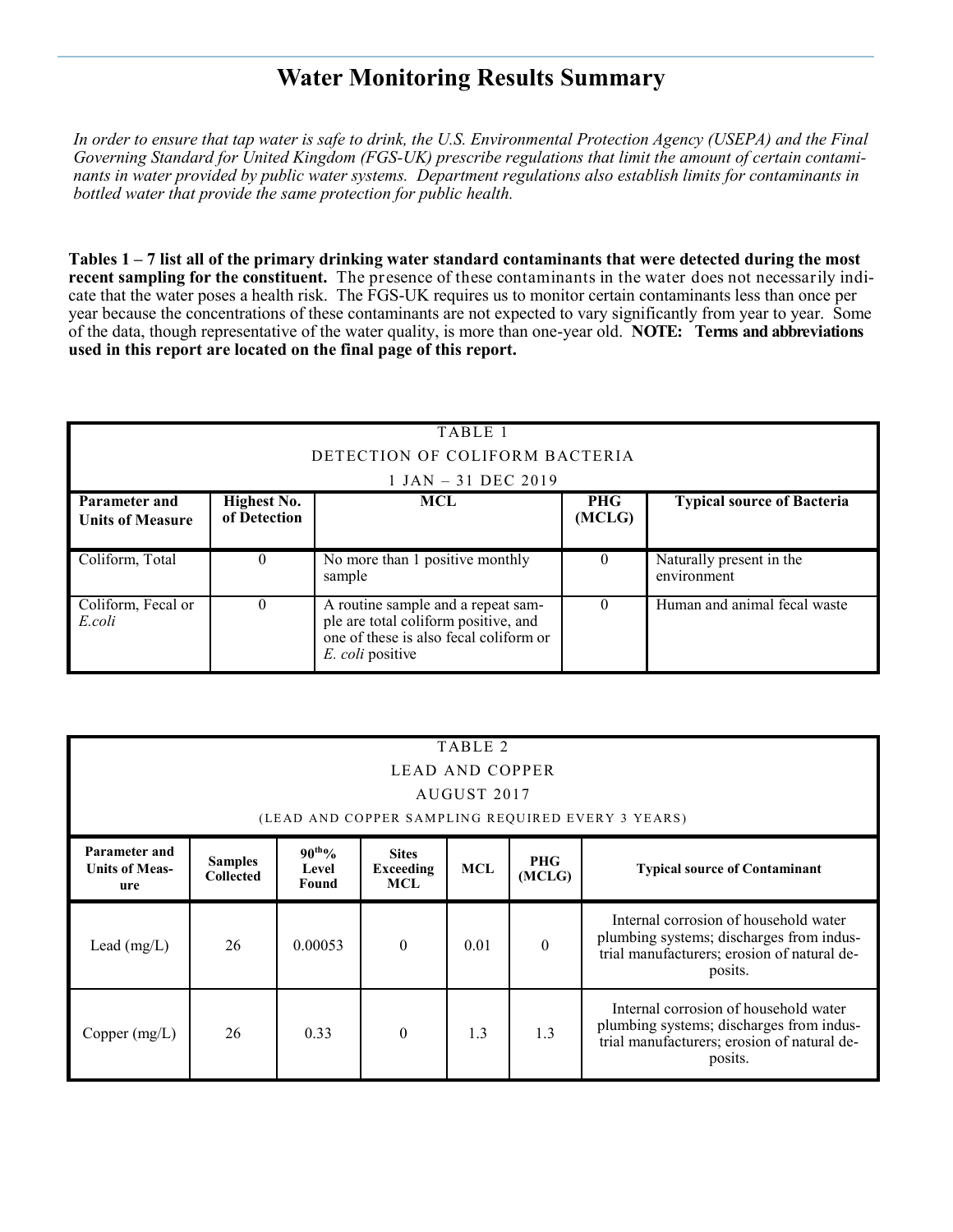| TABLE 3<br><b>INORGANIC CONTAMINANTS</b><br>1 JAN - 31 DEC 2019 |                                            |                                              |                 |                      |                                                                                                                                                                                             |  |
|-----------------------------------------------------------------|--------------------------------------------|----------------------------------------------|-----------------|----------------------|---------------------------------------------------------------------------------------------------------------------------------------------------------------------------------------------|--|
| <b>Parameter and</b><br><b>Units of Measure</b>                 | <b>Highest</b><br>Level<br><b>Detected</b> | <b>Range of</b><br>Levels<br><b>Detected</b> | <b>MCL</b>      | <b>PHG</b><br>(MCLG) | <b>Major Sources in Drinking Water</b>                                                                                                                                                      |  |
| Antimony (ppb)                                                  | 0.55                                       | $0.48 - 0.55$                                | 5               | 5                    | Discharge from petroleum refineries;<br>fire retardants; ceramics; electronics;<br>solder                                                                                                   |  |
| Arsenic (ppb)                                                   | 0.47                                       | $0.4 - 0.47$                                 | $\overline{10}$ | $\theta$             | Erosion of natural deposits; runoff<br>from orchards; glass and electronics<br>production wastes                                                                                            |  |
| Boron (ppm)                                                     | 0.099                                      | $0.094 - 0.099$                              | $\mathbf{1}$    | N/A                  | Released from rocks and soils through<br>weathering                                                                                                                                         |  |
| Bromate (ppb)                                                   | 5.1                                        | $4.8 - 5.1$                                  | $\overline{10}$ | $\theta$             | By-product of drinking water<br>disinfection                                                                                                                                                |  |
| Cadmium (ppb)                                                   | 0.0099                                     | $\leq 0.009 - 0.0099$                        | $\overline{5}$  | 5                    | Corrosion of galvanized pipes; erosion<br>of natural deposits; discharge from<br>metal refineries; runoff from waste<br>batteries and paints                                                |  |
| Chromium (ppb)                                                  | 0.36                                       | $.011 - 0.36$                                | $\overline{50}$ | 50                   | Discharge from steel and pulp mills;<br>erosion of natural deposits                                                                                                                         |  |
| Cyanide (ppb)                                                   | 3.2                                        | $2.5 - 3.2$                                  | $\overline{50}$ | $\overline{50}$      | Discharge from steel/metal factories;<br>discharge from plastic and fertilizer<br>factories                                                                                                 |  |
| Fluoride (ppm)                                                  | 0.31                                       | $0.29 - 0.31$                                | 1.5             | 1.5                  | Erosion of natural deposits; water<br>additive; discharge from fertilizer and<br>aluminum plants                                                                                            |  |
| Mercury (ppb)                                                   | 0.031                                      | $0.011 - 0.031$                              | 1               | 1                    | Erosion of natural deposits; discharge<br>from refineries and factories; runoff<br>from landfills; runoff from cropland                                                                     |  |
| Nitrate (as N) (ppm)                                            | 0.033                                      | $0.02 - 0.033$                               | $\overline{10}$ | $\overline{10}$      | Runoff and leaching from fertilizer<br>use; leaching from septic tanks and<br>sewage; erosion of natural deposits                                                                           |  |
| Nitrite (as N) (ppm)                                            | 0.011                                      | $.0029 - 0.011$                              | 0.15            | 0.15                 | Runoff and leaching from fertilizer<br>use; leaching from septic tanks and<br>sewage; erosion of natural deposits                                                                           |  |
| Selenium (ppb)                                                  | 0.48                                       | $0.42 - 0.48$                                | $\overline{10}$ | 10                   | Discharge from petroleum, glass, and<br>metal refineries; erosion of natural<br>deposits; discharge from mines and<br>chemical manufacturers; runoff from<br>livestock lots (feed additive) |  |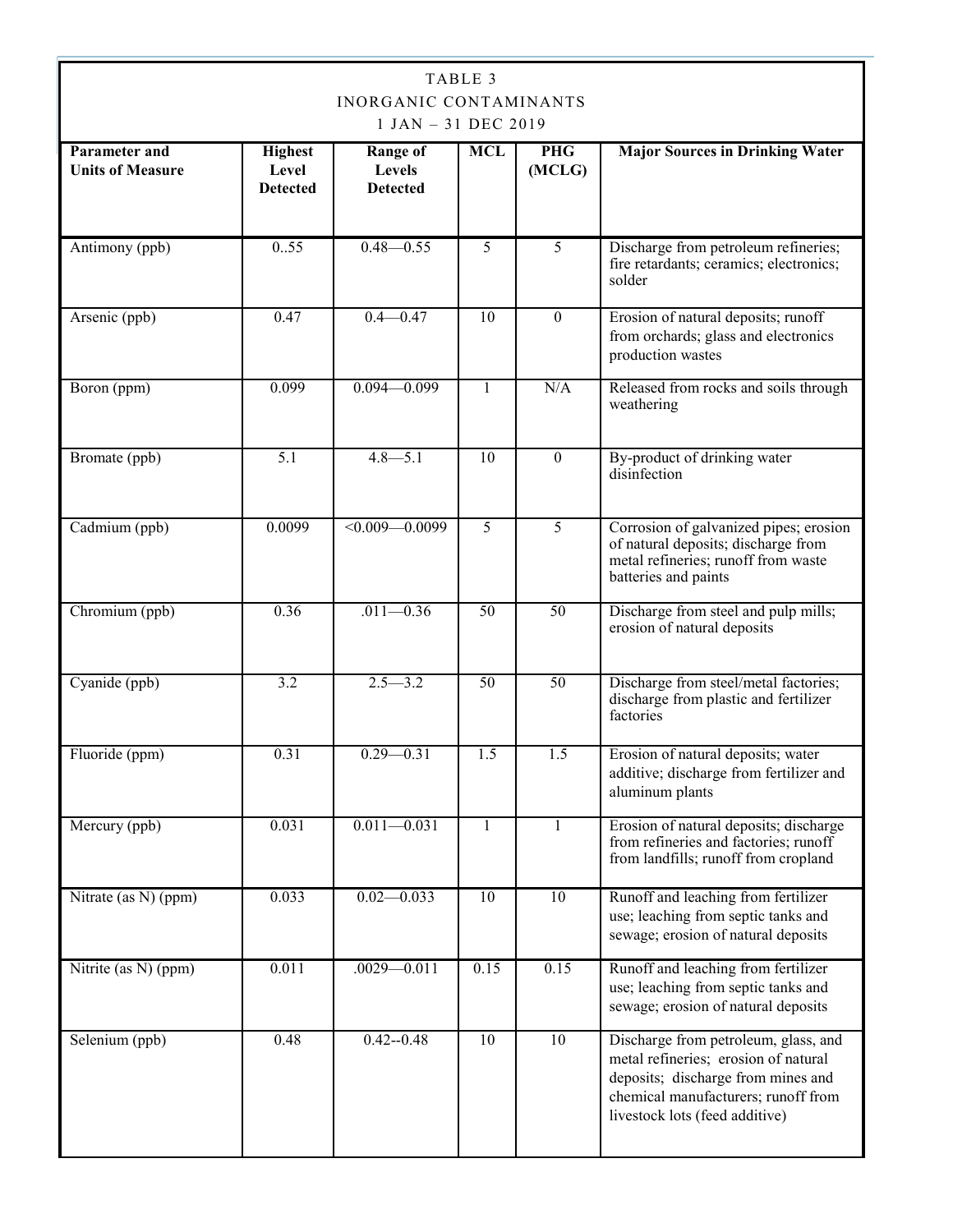| TABLE 4<br><b>VOLATILE ORGANIC COMPOUNDS</b><br>$1$ JAN $-$ 31 DEC 2019 |                                            |                                                     |     |                      |                                                                            |  |
|-------------------------------------------------------------------------|--------------------------------------------|-----------------------------------------------------|-----|----------------------|----------------------------------------------------------------------------|--|
| <b>Parameter and</b><br><b>Units of Measure</b>                         | <b>Highest</b><br>Level<br><b>Detected</b> | <b>Range of</b><br><b>Levels</b><br><b>Detected</b> | MCL | <b>PHG</b><br>(MCLG) | <b>Major Sources in Drinking Water</b>                                     |  |
| Benzene (ppb)                                                           | 0.02                                       | $0.013 - 0.02$                                      |     | $\Omega$             | Discharge from factories; leaching<br>from gas storage tanks and landfills |  |
| 1-2-Dichloroethane<br>(ppb)                                             | $\sqrt{0.024}$                             | < 0.024                                             | 3   | $\theta$             | Discharge from industrial chemical<br>factories                            |  |
| TTHMs [Total trihalome-<br>thanes] (ppb)                                | 38                                         | $\overline{38}$                                     | 80  | N/A                  | By-product of drinking water<br>disinfection                               |  |
| HAA5 [Haloacetic Acids]<br>(ppb)                                        | 3.2                                        | 3.2                                                 | 60  | 60                   | By-product of drinking water<br>disinfection                               |  |

| TABLE 5<br>RADIOACTIVE CONTAMINANTS<br>$1$ JAN $-$ 31 DEC 2019                                                                                                                                                                       |      |               |       |          |                             |  |
|--------------------------------------------------------------------------------------------------------------------------------------------------------------------------------------------------------------------------------------|------|---------------|-------|----------|-----------------------------|--|
| <b>Major Sources in Drinking Water</b><br><b>Highest</b><br><b>MCL</b><br><b>PHG</b><br><b>Parameter and</b><br><b>Range of</b><br>(MCLG)<br><b>Units of Measure</b><br><b>Levels</b><br>Level<br><b>Detected</b><br><b>Detected</b> |      |               |       |          |                             |  |
| Gross Alpha (Bq/L)                                                                                                                                                                                                                   | 0.04 | 0.04          | 0.555 | $\theta$ | Erosion of natural deposits |  |
| Gross Beta (Bq/L)                                                                                                                                                                                                                    | 0.31 | $0.19 - 0.31$ | 1.85  | $\theta$ | Erosion of natural deposits |  |

| TABLE 6<br>SYNTHETIC ORGANIC CONTAMINANTS<br>$1$ JAN $-$ 31 DEC 2019 |                                            |                                                     |            |                      |                                                                        |
|----------------------------------------------------------------------|--------------------------------------------|-----------------------------------------------------|------------|----------------------|------------------------------------------------------------------------|
| Parameter and<br><b>Units of Measure</b>                             | <b>Highest</b><br>Level<br><b>Detected</b> | <b>Range of</b><br><b>Levels</b><br><b>Detected</b> | <b>MCL</b> | <b>PHG</b><br>(MCLG) | <b>Major Sources in Drinking Water</b>                                 |
| $\overline{\text{Benzo(a)}\text{pyrene}}$ (ppb)                      | $\leq 0.00038$                             | < 0.00038                                           | 0.01       | $\theta$             | Leaching from linings of water storage<br>tanks and distribution lines |
| Pesticides, total<br>(calculated) (ppb)                              | 0.102                                      | $0.0464 - 0.102$                                    | 0.5        | $\theta$             | Leeching from farm land                                                |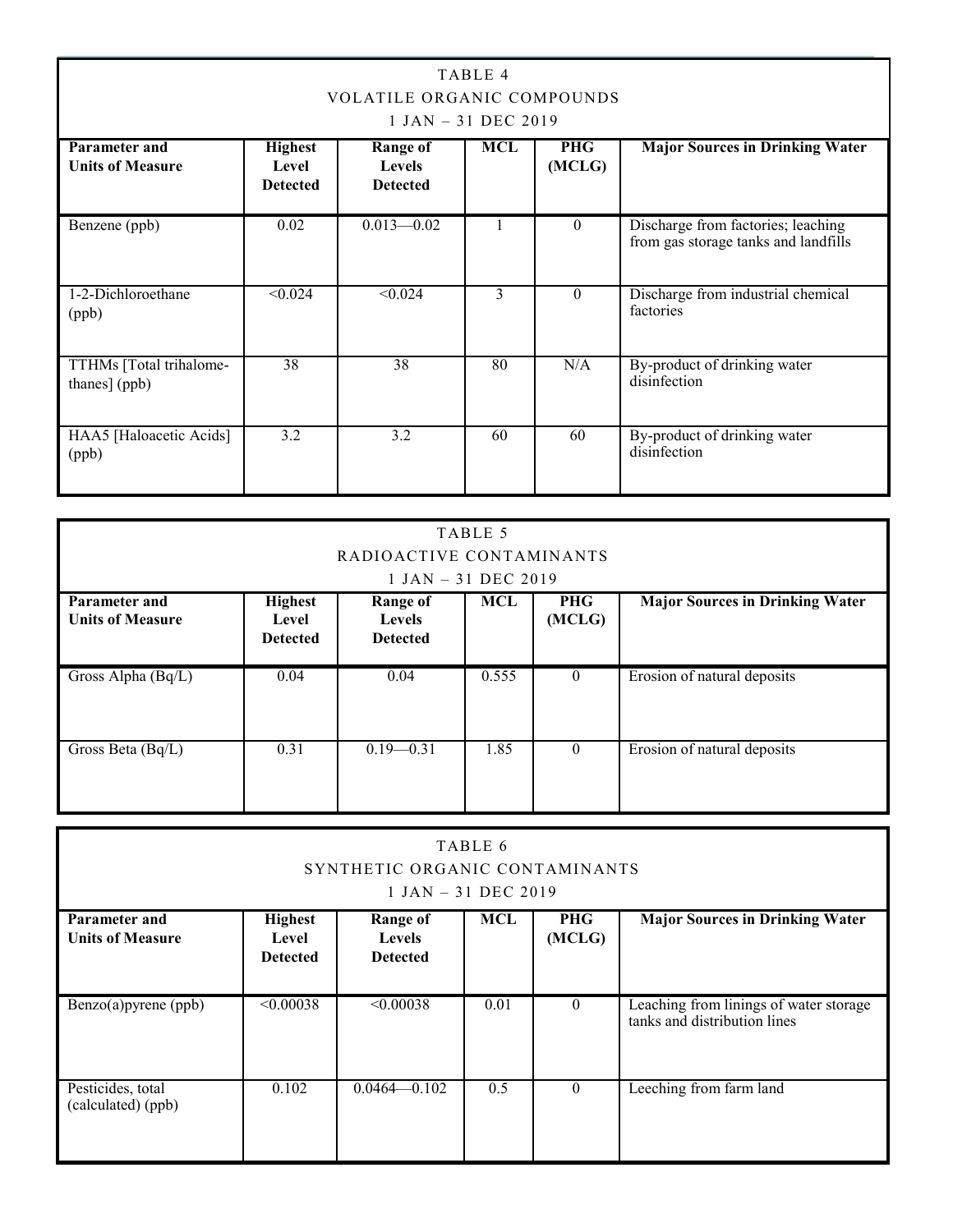| TABLE 7<br>SECONDARY DRINKING WATER STANDARDS<br>$1$ JAN $-$ 31 DEC 2019 |                                                                                            |                                                     |            |                      |                                                              |  |
|--------------------------------------------------------------------------|--------------------------------------------------------------------------------------------|-----------------------------------------------------|------------|----------------------|--------------------------------------------------------------|--|
| Parameter and<br><b>Units of Measure</b>                                 | <b>Highest</b><br>Level<br><b>Detected</b>                                                 | <b>Range of</b><br><b>Levels</b><br><b>Detected</b> | <b>MCL</b> | <b>PHG</b><br>(MCLG) | <b>Major Sources in Drinking Water</b>                       |  |
| Chloride (ppm)                                                           | 100                                                                                        | $98 - 100$                                          | 250        | N/A                  | Runoff/leaching from natural deposits;<br>seawater influence |  |
| Color (ppm Pt/Co scale)                                                  | 2.4                                                                                        | $1.1 - 2.4$                                         | 20         | N/A                  | Naturally-occurring organic materials                        |  |
| Iron (ppb Fe)                                                            | 25                                                                                         | $12 - 25$                                           | 200        | N/A                  | Leaching from natural deposits;<br>industrial wastes         |  |
| Manganese (ppb)                                                          | 0.37                                                                                       | $0.29 - 0.37$                                       | 50         | N/A                  | Leaching from natural deposits;<br>industrial wastes         |  |
| Odor                                                                     | Acceptable to Consumers and no<br>Naturally-occurring organic materials<br>Abnormal Change |                                                     |            |                      |                                                              |  |
| Sulfate (ppm $SO_4/L$ )                                                  | 130                                                                                        | $120 - 130$                                         | 250        | N/A                  | Runoff/leaching from natural deposits;<br>industrial wastes  |  |
| Taste                                                                    | Acceptable to Consumers and no<br>Naturally-occurring organic materials<br>Abnormal Change |                                                     |            |                      |                                                              |  |
| Turbidity (NTU)                                                          | Soil runoff<br>0.15<br>$0.13 - 0.15$<br>N/A<br>$\overline{4}$                              |                                                     |            |                      |                                                              |  |

### **What Should You Know About Certain Contaminants?**

#### **Nitrate**

Although the level of nitrate (refer to Table 3) is consistently not above the health effect level, the EPA requires the following information be included in this report:

"Nitrate in drinking water at levels above 10 ppm is a health risk for infants of less than six months of age. High nitrate levels in drinking water can cause blue-baby syndrome. Nitrate levels may rise quickly for short periods of time because of rainfall or agricultural activity. If you are caring for an infant, you should ask advice from your health care provider."



#### **Lead**

If present, elevated levels of lead can cause serious health problems, especially for pregnant women and young children. Lead in drinking water is primarily from materials and components associated with service lines and home plumbing. When your water has been sitting for several hours, you can minimize the potential for lead exposure by flushing your tap for 30 seconds to 2 minutes before using water for drinking or cooking. If you are concerned about lead in your water, you may wish to have your water tested. Information on lead in drinking water, testing methods, and steps you can take to minimize exposure is available from the EPA at **https:// www.epa.gov/ground-water-and-drinking-water/basic-information-about-leaddrinking-water.**